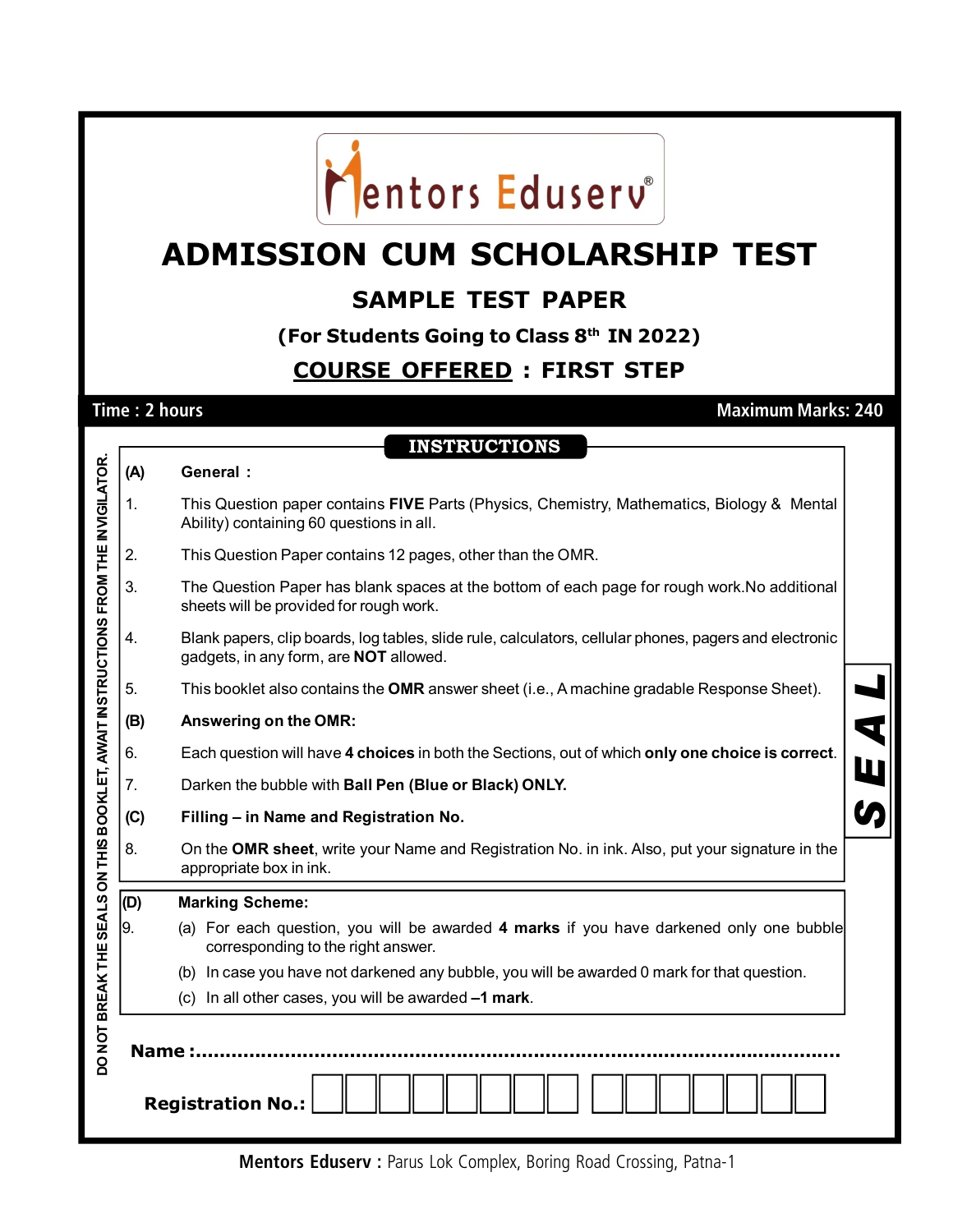| $[2]$ |                                                                                       | <b>SAMPLE PAPER (FIRST STEP)</b>                        |  |  |  |  |  |
|-------|---------------------------------------------------------------------------------------|---------------------------------------------------------|--|--|--|--|--|
|       | <b>PART-A: PHYSICS</b>                                                                |                                                         |  |  |  |  |  |
| 1.    | Which one of the following scale has lower fixed point at 0°C?                        |                                                         |  |  |  |  |  |
|       | Kelvin scale<br>(A)                                                                   | (B) Fahrenheit scale (C) Celsius scale (D) All of these |  |  |  |  |  |
| 2.    | In solid substances, heat is transferred by                                           |                                                         |  |  |  |  |  |
|       | Conduction<br>(B) Convection<br>(A)                                                   | (C) Radiation<br>$(D)$ (A) and $(C)$                    |  |  |  |  |  |
| 3.    | Which of the following is used to measure the distance travelled by a moving vehicle? |                                                         |  |  |  |  |  |
|       | Speedometer<br>(B) Kilometer<br>(A)                                                   | (C) Meter<br>(D) Odometer                               |  |  |  |  |  |
| 4.    | Motion of Mars around the Sun is an example of                                        |                                                         |  |  |  |  |  |
|       | (A)<br><b>Rectilinear motion</b>                                                      | (B) Oscillatory motion                                  |  |  |  |  |  |
|       | Periodic motion<br>(C)                                                                | (D) Rotatory motion                                     |  |  |  |  |  |
| 5.    | In an electric circuit, the current starts from                                       |                                                         |  |  |  |  |  |
|       | (A)<br>the negative terminal of the battery.                                          |                                                         |  |  |  |  |  |
|       | the positive terminal of the battery.<br>(B)                                          |                                                         |  |  |  |  |  |
|       | either of the terminals of the battery.<br>(C)                                        |                                                         |  |  |  |  |  |
|       | none of the terminals of the battery.<br>(D)                                          |                                                         |  |  |  |  |  |
| 6.    | The device used to prevent the flow of excess current in the circuit is               |                                                         |  |  |  |  |  |
|       | switch<br>(B) fuse<br>(A)                                                             | $(C)$ bulb<br>$(D)$ coil                                |  |  |  |  |  |
| 7.    | Which of the following is a natural source of light?                                  |                                                         |  |  |  |  |  |
|       | (B) Electric filament (C) Torch light<br>(D) Sunlight<br>Electric lamp<br>(A)         |                                                         |  |  |  |  |  |
| 8.    | Which of the following is not a luminous object?                                      |                                                         |  |  |  |  |  |
|       | (A)<br>Sun<br>(B) Moon                                                                | (C) Candle<br>$(D)$ Bulb                                |  |  |  |  |  |
| 9.    | Which of the following devices is used for the measurement of air pressure?           |                                                         |  |  |  |  |  |
|       | <b>Barometer</b><br>(A)                                                               | (B) Thermometer                                         |  |  |  |  |  |
|       | (C) Potentiometer                                                                     | (D) None of these                                       |  |  |  |  |  |
|       | Space for rough work                                                                  |                                                         |  |  |  |  |  |
|       |                                                                                       |                                                         |  |  |  |  |  |
|       |                                                                                       |                                                         |  |  |  |  |  |
|       |                                                                                       |                                                         |  |  |  |  |  |
|       |                                                                                       |                                                         |  |  |  |  |  |
|       |                                                                                       |                                                         |  |  |  |  |  |
|       |                                                                                       |                                                         |  |  |  |  |  |
|       |                                                                                       |                                                         |  |  |  |  |  |
|       |                                                                                       |                                                         |  |  |  |  |  |
|       |                                                                                       |                                                         |  |  |  |  |  |

Mentors Eduserv<sup>o</sup>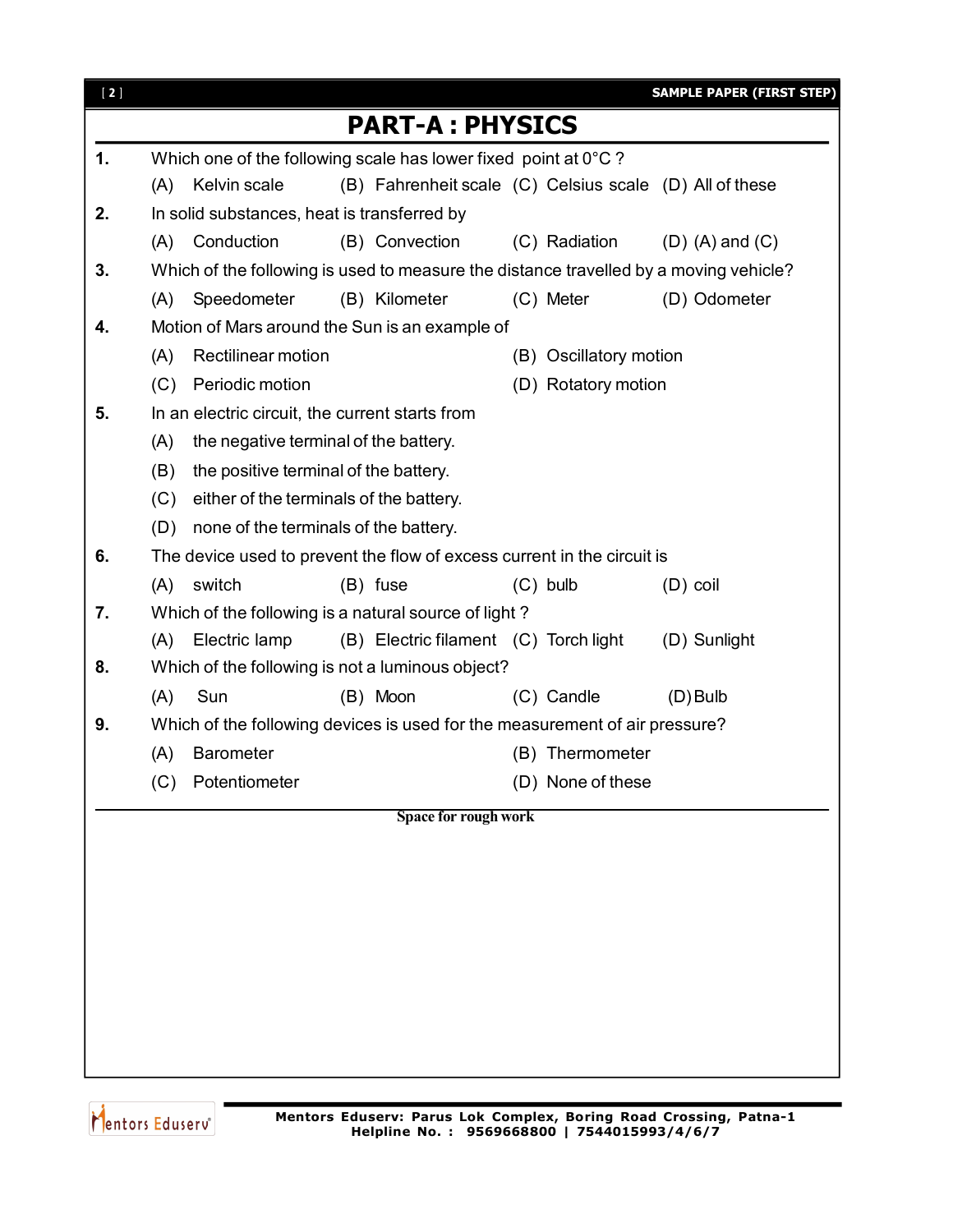

Mentors Eduserv<sup>®</sup>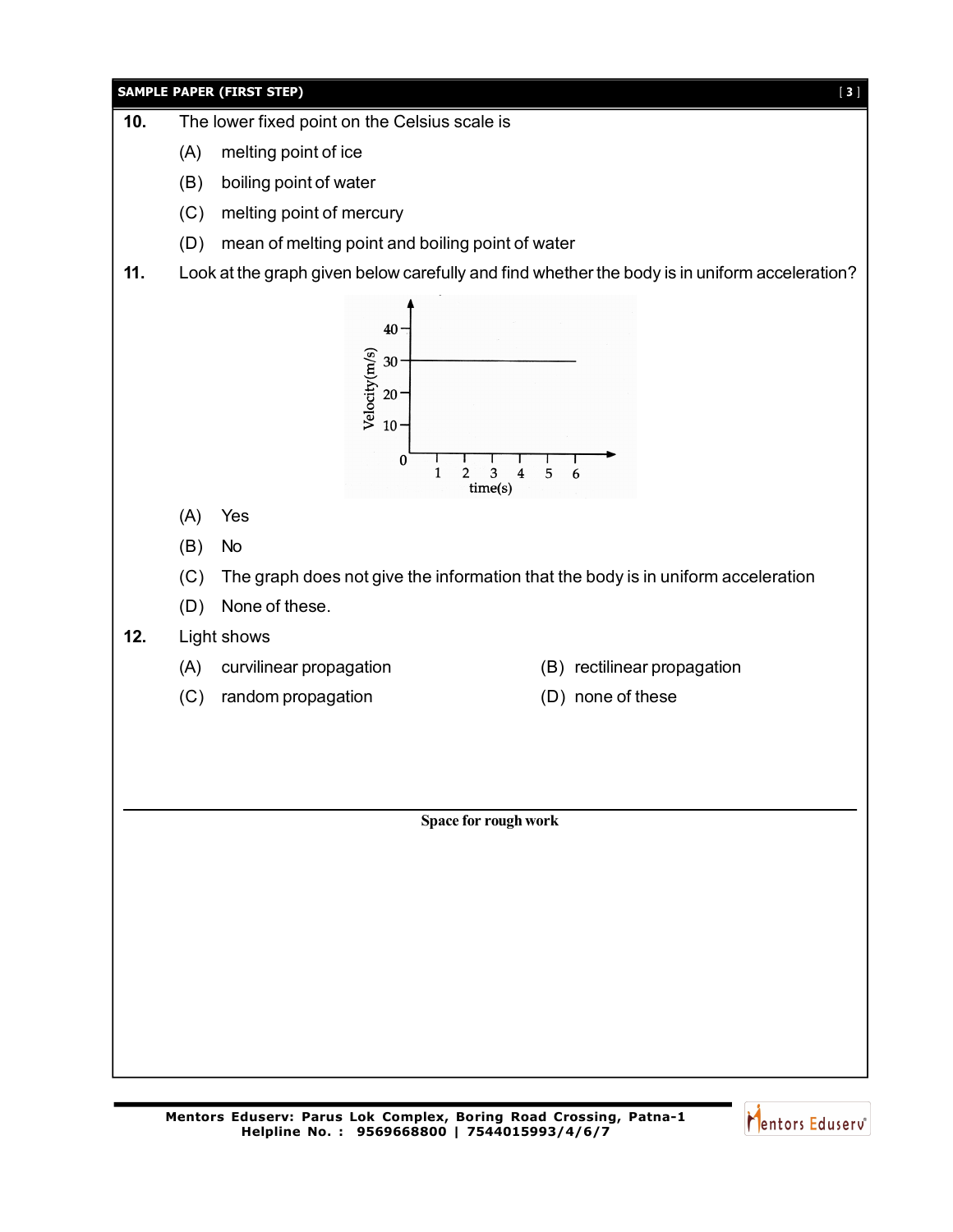| [4]                                            | <b>SAMPLE PAPER (FIRST STEP)</b>                                                                                  |  |  |  |
|------------------------------------------------|-------------------------------------------------------------------------------------------------------------------|--|--|--|
|                                                | <b>PART-B: CHEMISTRY</b>                                                                                          |  |  |  |
| 13.                                            | Dissolve some common salt in water and the solution in an open and sunny place for a day.<br>What do you observe? |  |  |  |
|                                                | (A) The whole of the solution evaporates                                                                          |  |  |  |
|                                                | (B) Water evaporates leaving behind salt                                                                          |  |  |  |
|                                                | (C) Salt evaporates leaving behind water                                                                          |  |  |  |
|                                                | (D) No change of any form in the salt solution                                                                    |  |  |  |
| 14.                                            | Mark the incorrect statement.                                                                                     |  |  |  |
| (A) A crystal is a solid in its pure form.     |                                                                                                                   |  |  |  |
|                                                | (B) Galvanisation is zinc coating on iron.                                                                        |  |  |  |
|                                                | (C) Rusting is a chemical reversible change.                                                                      |  |  |  |
|                                                | (D) Reaction of iron and copper sulphate is a displacement reaction.                                              |  |  |  |
| 15.                                            | Identify the correct statement.                                                                                   |  |  |  |
| (A) Rusting and burning are reversible changes |                                                                                                                   |  |  |  |
|                                                | (B) Physical change is always in irreversibale change                                                             |  |  |  |
|                                                | (C) Oxygen gas turns limewater milky                                                                              |  |  |  |
|                                                | (D) Cutting of an apple is an irreversible chemical change                                                        |  |  |  |
| 16.                                            | When added to acids, phenolphthalein                                                                              |  |  |  |
|                                                | (A) changes to pink<br>(B) changes to green                                                                       |  |  |  |
|                                                | (C) remains colourless<br>(D) changes to orange                                                                   |  |  |  |
| 17.                                            | Acids and bases should not be stored in metal containers because                                                  |  |  |  |
|                                                | (A) they are corrosive in nature and react with metals.                                                           |  |  |  |
|                                                | (B) they cannot be seen from outside.                                                                             |  |  |  |
|                                                | (C) they become brown in colour when stored in metal containers.                                                  |  |  |  |
|                                                | (D) metal containers are heavy and cannot be lifted when filled with acids and bases                              |  |  |  |
|                                                | Space for rough work                                                                                              |  |  |  |
|                                                |                                                                                                                   |  |  |  |
|                                                |                                                                                                                   |  |  |  |
|                                                |                                                                                                                   |  |  |  |
|                                                |                                                                                                                   |  |  |  |
|                                                |                                                                                                                   |  |  |  |
|                                                |                                                                                                                   |  |  |  |
|                                                |                                                                                                                   |  |  |  |
|                                                |                                                                                                                   |  |  |  |

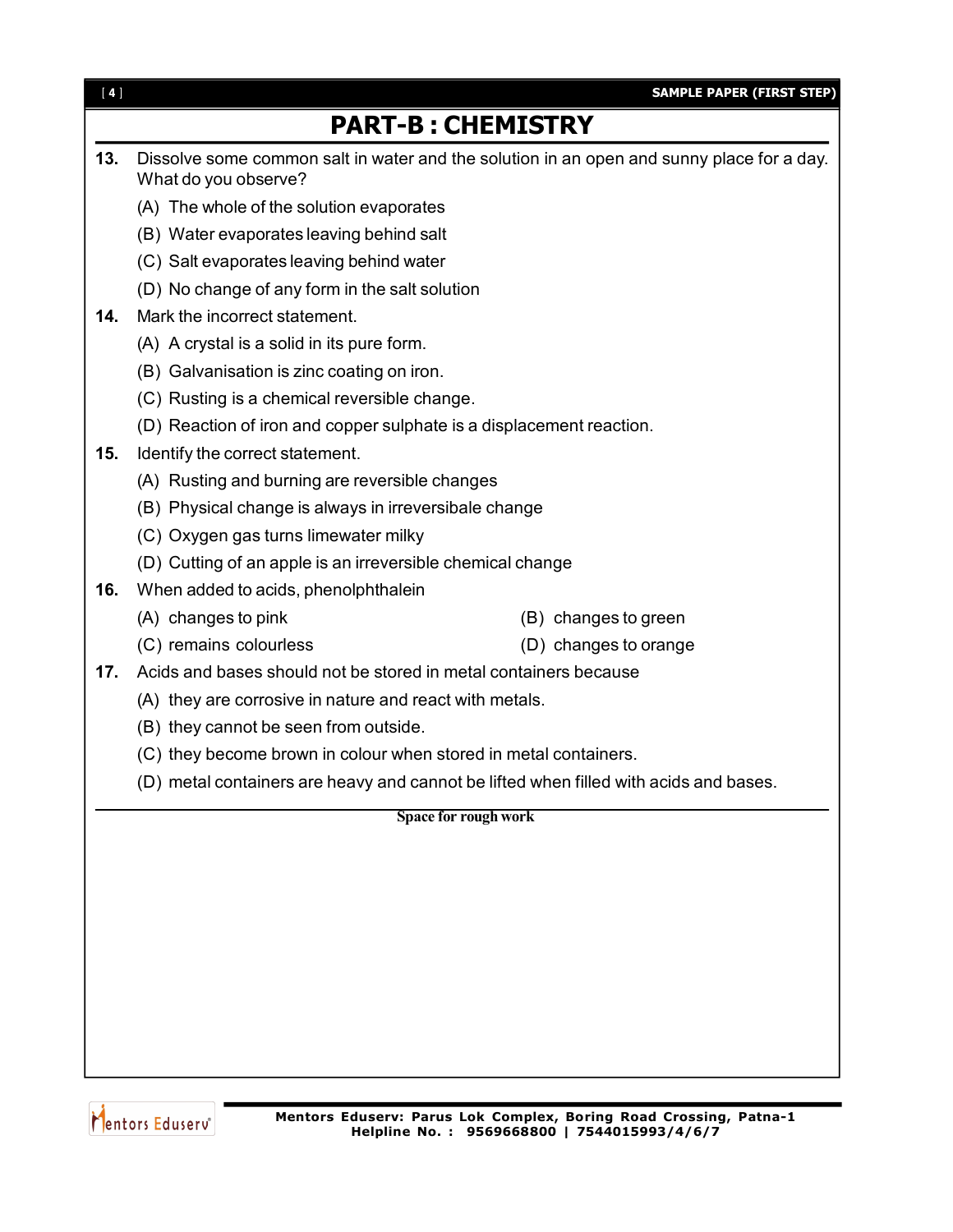| <b>SAMPLE PAPER (FIRST STEP)</b><br>$[5]$ |                                                                            |                                                            |                                                                                                                                                                                                        |  |  |  |
|-------------------------------------------|----------------------------------------------------------------------------|------------------------------------------------------------|--------------------------------------------------------------------------------------------------------------------------------------------------------------------------------------------------------|--|--|--|
| 18.                                       |                                                                            |                                                            | Calamine solution is applied on the area of ant bite. Calamine solution contains                                                                                                                       |  |  |  |
|                                           | (A) sodium carbonate                                                       |                                                            | (B) sodium hydrogencarbonate                                                                                                                                                                           |  |  |  |
|                                           | (C) zinc carbonate                                                         |                                                            | (D) sodium chloride                                                                                                                                                                                    |  |  |  |
| 19.                                       | Which of the following acids are not present in acid rain?                 |                                                            |                                                                                                                                                                                                        |  |  |  |
|                                           | (A) Sulphuric acid                                                         |                                                            | (B) Nitric acid                                                                                                                                                                                        |  |  |  |
|                                           | (C) Carbonic acid                                                          |                                                            | (D) Hydrochloric acid                                                                                                                                                                                  |  |  |  |
| 20.                                       | of (iii) Select the correct words for above fill-ups.                      |                                                            | When the caterpillar is ready to enter the next stage of its life history called $(i)$ , it first<br>weaves a net to hold itself. Then it swings its $(i)$ from side to side in the form of the figure |  |  |  |
|                                           | (i)                                                                        | (ii)                                                       | (iii)                                                                                                                                                                                                  |  |  |  |
|                                           | (A) Pupa                                                                   | Head                                                       | Eight                                                                                                                                                                                                  |  |  |  |
|                                           | (B) Cocoon                                                                 | Head                                                       | Seven                                                                                                                                                                                                  |  |  |  |
|                                           | (C) Pupa                                                                   | Tail                                                       | Eight                                                                                                                                                                                                  |  |  |  |
|                                           | (D) Adult moth                                                             | Head                                                       | Eight                                                                                                                                                                                                  |  |  |  |
| 21.                                       |                                                                            |                                                            | Which of the following options shows the correct arrangement of layers of the soil?                                                                                                                    |  |  |  |
|                                           | (A)<br>Sub soil<br><b>Topsoil</b><br><b>Bedrock</b><br>Parent rock         | (B)<br>Parent rock<br><b>Bedrock</b><br>Topsoil<br>Subsoil | (C)<br>(D)<br>Topsoil<br>Subsoil<br>Subsoil<br>Bedrock<br>Parent rock<br>Topsoil<br><b>Bedrock</b><br>Parent rock                                                                                      |  |  |  |
| 22.                                       | example of                                                                 |                                                            | Lichens secrete acids and cause breakdown of rocks into smaller soil particles. This is an                                                                                                             |  |  |  |
|                                           | (A) physical weathering                                                    |                                                            | (B) chemical weathering                                                                                                                                                                                |  |  |  |
|                                           | (C) biological weathering                                                  |                                                            | $(D)$ both $(A)$ and $(C)$ .                                                                                                                                                                           |  |  |  |
| 23.                                       | Which of the following types of soil is most suitable for growth of paddy? |                                                            |                                                                                                                                                                                                        |  |  |  |
|                                           | (A) Loamy soil                                                             |                                                            | (B) Sandy soil                                                                                                                                                                                         |  |  |  |
|                                           | (C) Silt soil                                                              |                                                            | (D) Clayey soil                                                                                                                                                                                        |  |  |  |
|                                           |                                                                            | Space for rough work                                       |                                                                                                                                                                                                        |  |  |  |
|                                           |                                                                            |                                                            |                                                                                                                                                                                                        |  |  |  |
|                                           |                                                                            |                                                            |                                                                                                                                                                                                        |  |  |  |
|                                           |                                                                            |                                                            |                                                                                                                                                                                                        |  |  |  |
|                                           |                                                                            |                                                            |                                                                                                                                                                                                        |  |  |  |
|                                           |                                                                            |                                                            |                                                                                                                                                                                                        |  |  |  |
|                                           |                                                                            |                                                            |                                                                                                                                                                                                        |  |  |  |
|                                           |                                                                            |                                                            |                                                                                                                                                                                                        |  |  |  |
|                                           |                                                                            |                                                            |                                                                                                                                                                                                        |  |  |  |
|                                           |                                                                            |                                                            |                                                                                                                                                                                                        |  |  |  |

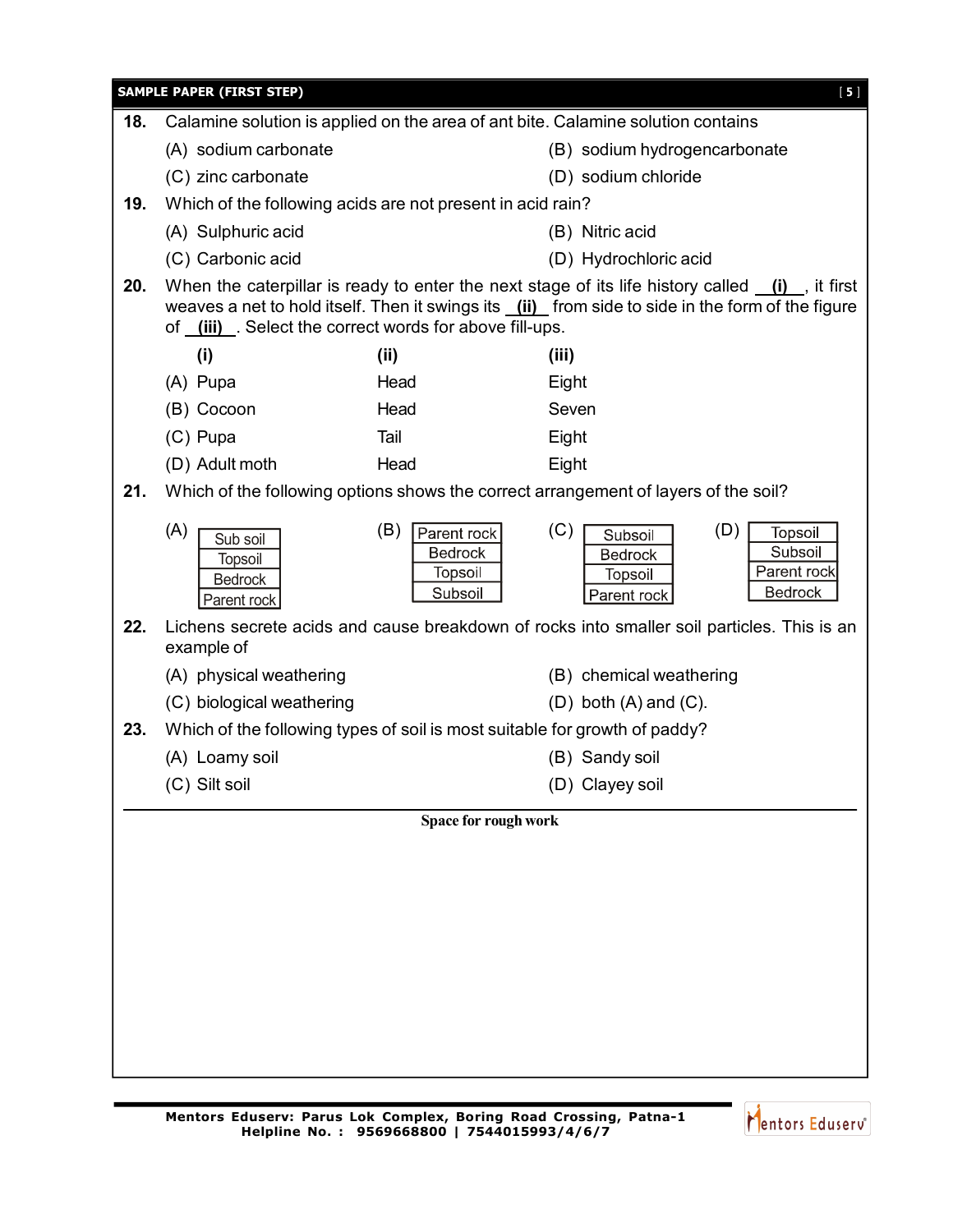| [6] |                                             |                                                                                               |                       | <b>SAMPLE PAPER (FIRST STEP)</b>                                                                        |  |  |  |
|-----|---------------------------------------------|-----------------------------------------------------------------------------------------------|-----------------------|---------------------------------------------------------------------------------------------------------|--|--|--|
| 24. |                                             | Earthworms are called farmer's friends because they                                           |                       |                                                                                                         |  |  |  |
|     | (A) improve texture of the soil             |                                                                                               |                       |                                                                                                         |  |  |  |
|     | (B) increase porosity of the soil           |                                                                                               |                       |                                                                                                         |  |  |  |
|     |                                             | (C) form channels in the soil for roots to spread through                                     |                       |                                                                                                         |  |  |  |
|     | (D) all of these.                           |                                                                                               |                       |                                                                                                         |  |  |  |
|     |                                             |                                                                                               |                       |                                                                                                         |  |  |  |
|     |                                             | <b>PART-C: MATHEMATICS</b>                                                                    |                       |                                                                                                         |  |  |  |
| 25. | use the sign in the box                     |                                                                                               |                       |                                                                                                         |  |  |  |
|     | $(-8) + (-4)$ $  (-8) - (-4)$               |                                                                                               |                       |                                                                                                         |  |  |  |
|     | $(A)$ >                                     | $(B)$ <                                                                                       | $(C) \leq$            | $(D) =$                                                                                                 |  |  |  |
| 26. |                                             |                                                                                               |                       | Sahil wants to put a picture in a frame. The picture is $7\frac{3}{5}$ cm wide. To fit in the frame the |  |  |  |
|     |                                             | picture cannot be more than $7\frac{3}{10}$ cm wide. How much should the picture be trimmed?. |                       |                                                                                                         |  |  |  |
|     | (A) $\frac{3}{10}$ cm (B) $\frac{3}{11}$ cm |                                                                                               | (C) $\frac{5}{11}$ cm | (D) $\frac{6}{11}$ cm                                                                                   |  |  |  |
| 27. | Find 20% of Rs. 2500                        |                                                                                               |                       |                                                                                                         |  |  |  |
|     | $(A)$ 400                                   | (B) 500                                                                                       | (C) 600               | $(D)$ 700                                                                                               |  |  |  |
| 28. | Find the value of x in $-4(2 + x) = 8$      |                                                                                               |                       |                                                                                                         |  |  |  |
|     | $(A) - 4$                                   | $(B)$ 4                                                                                       | $(C)$ 5               | $(D) - 5$                                                                                               |  |  |  |
|     |                                             |                                                                                               |                       |                                                                                                         |  |  |  |
|     |                                             |                                                                                               |                       |                                                                                                         |  |  |  |
|     |                                             |                                                                                               |                       |                                                                                                         |  |  |  |
|     | Space for rough work                        |                                                                                               |                       |                                                                                                         |  |  |  |
|     |                                             |                                                                                               |                       |                                                                                                         |  |  |  |
|     |                                             |                                                                                               |                       |                                                                                                         |  |  |  |
|     |                                             |                                                                                               |                       |                                                                                                         |  |  |  |
|     |                                             |                                                                                               |                       |                                                                                                         |  |  |  |
|     |                                             |                                                                                               |                       |                                                                                                         |  |  |  |
|     |                                             |                                                                                               |                       |                                                                                                         |  |  |  |
|     |                                             |                                                                                               |                       |                                                                                                         |  |  |  |
|     |                                             |                                                                                               |                       |                                                                                                         |  |  |  |

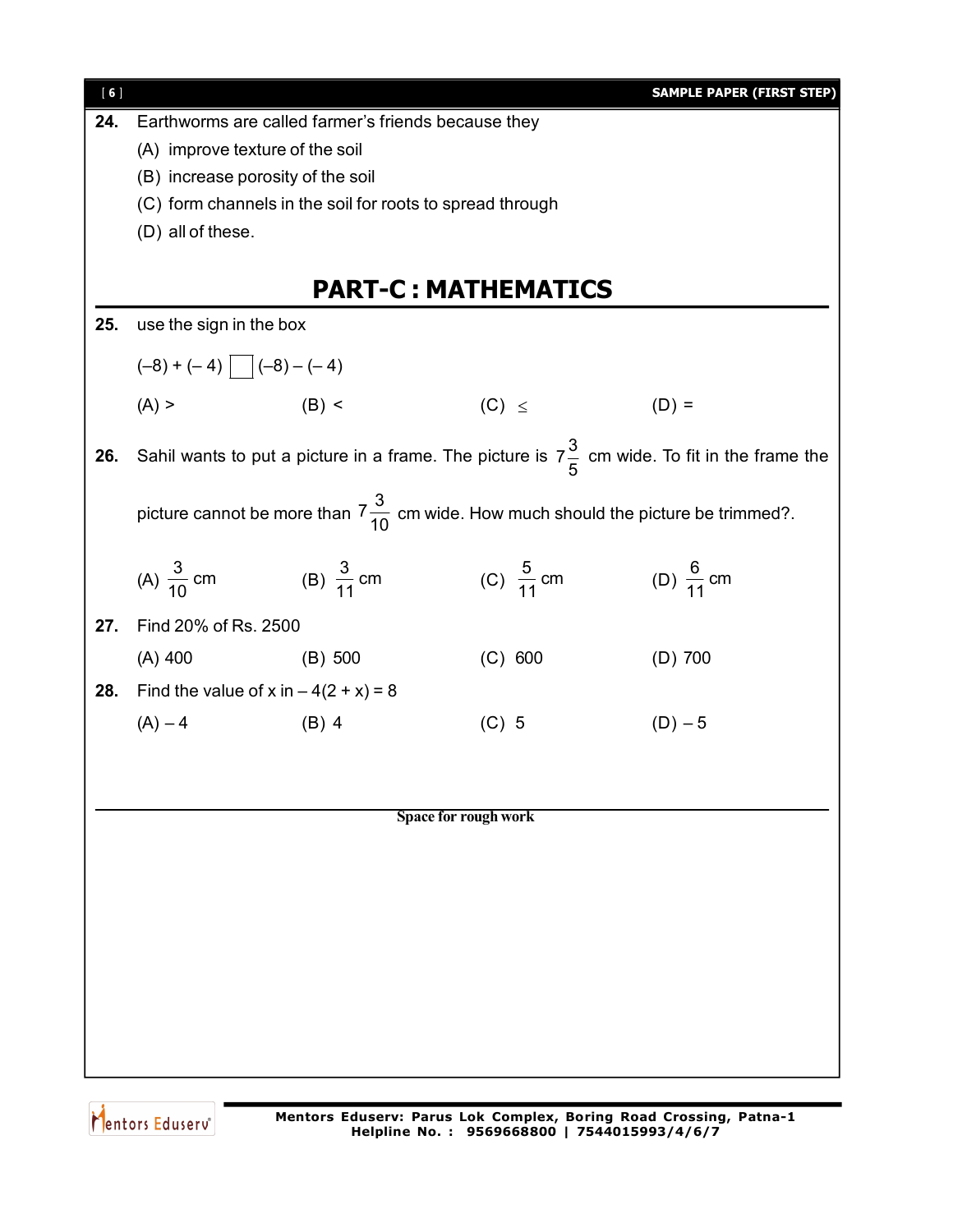

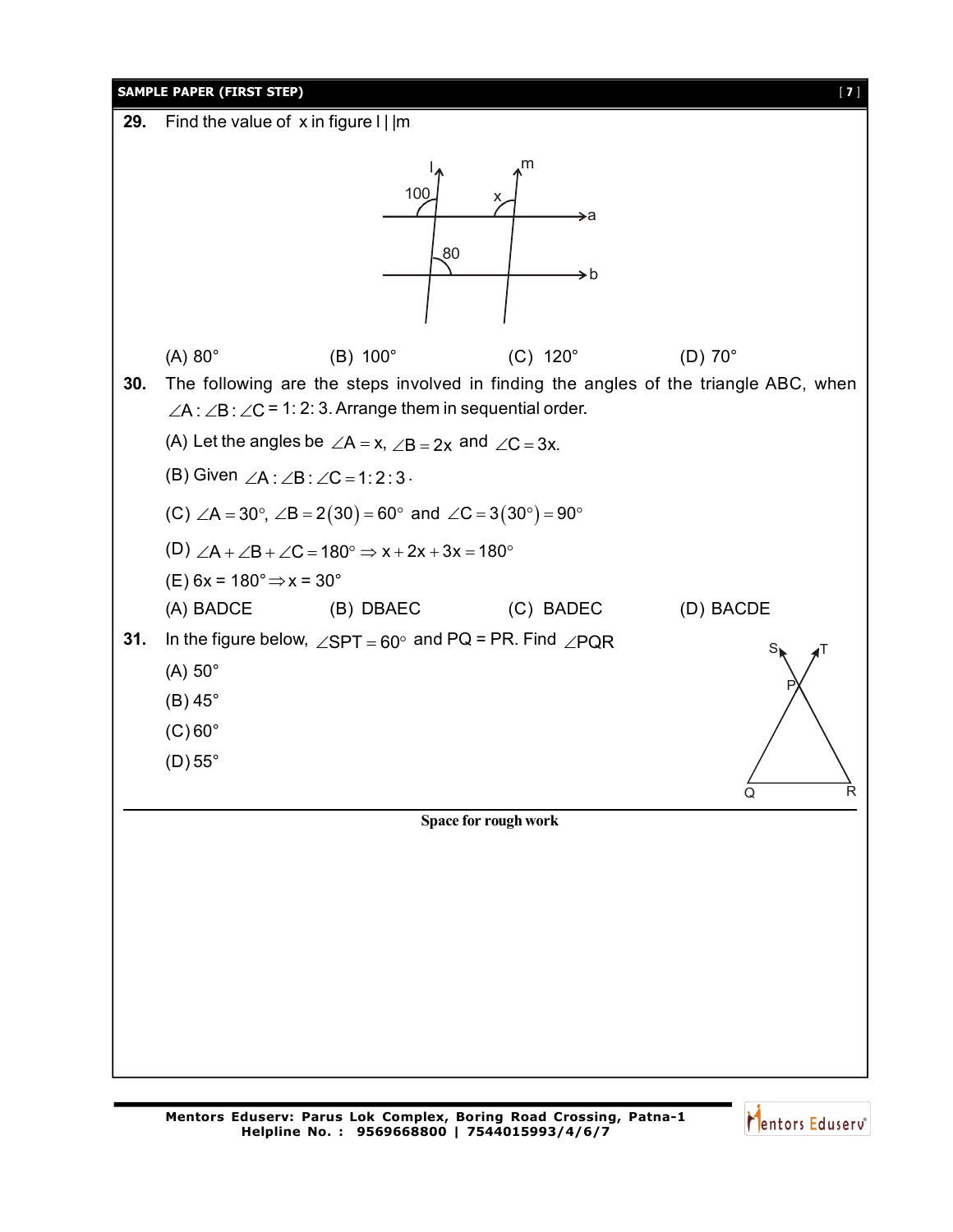

Mentors Eduserv<sup>®</sup>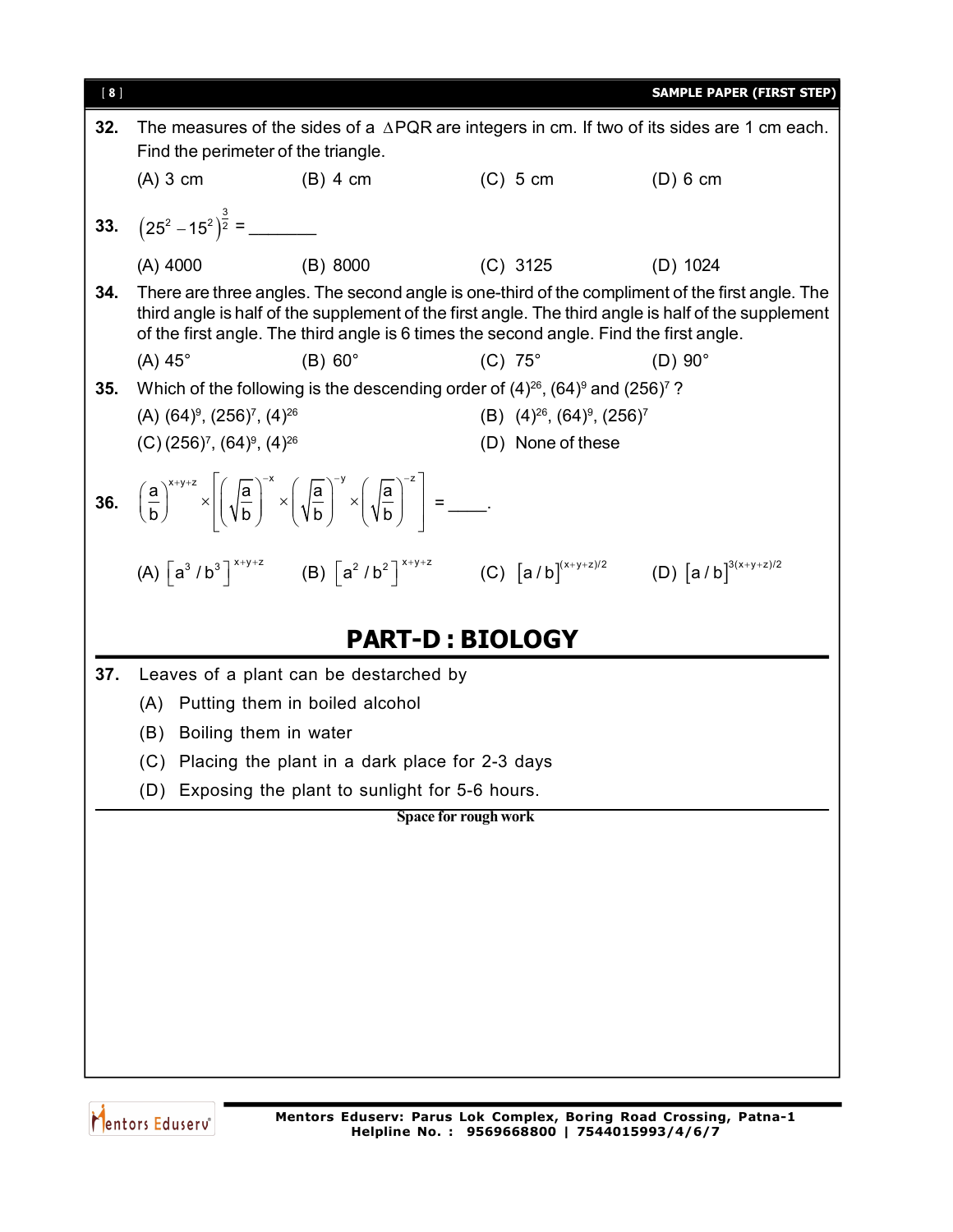|     | <b>SAMPLE PAPER (FIRST STEP)</b><br>[9]                                         |  |  |  |  |  |  |  |
|-----|---------------------------------------------------------------------------------|--|--|--|--|--|--|--|
| 38. | The complete digestion and absorption of food occurs in                         |  |  |  |  |  |  |  |
|     | (B) Small intestine<br>(A) Large intestine                                      |  |  |  |  |  |  |  |
|     | (C) Oesophagus<br>(D) Stomach                                                   |  |  |  |  |  |  |  |
| 39. | Which of the following statements is not true?                                  |  |  |  |  |  |  |  |
|     | Mode of taking food into the body varies in different organisms.<br>(A)         |  |  |  |  |  |  |  |
|     | (B) Bees and humming birds suck the nectar of flowers.                          |  |  |  |  |  |  |  |
|     | (C) Hydra catches food with the help of its tentacles.                          |  |  |  |  |  |  |  |
|     | (D) Lice and mosquitoes chew their food by grinding with teeth.                 |  |  |  |  |  |  |  |
| 40. | Streamlined body is one of the adaptations found in                             |  |  |  |  |  |  |  |
|     | (A) Aquatic animals<br>(B) Desert animals                                       |  |  |  |  |  |  |  |
|     | (C) Mountain animals<br>(D) Rainforest animals.                                 |  |  |  |  |  |  |  |
| 41. | Which of the following statements is not true?                                  |  |  |  |  |  |  |  |
|     | (A) The earth's weather is driven by the sun.                                   |  |  |  |  |  |  |  |
|     | (B) A meteorologist is a person who studies weather.                            |  |  |  |  |  |  |  |
|     | (C) In weather reports, maximum and minimum temperatures are recorded everyday. |  |  |  |  |  |  |  |
|     | (D) The land far away from the equator is hotter than the land near to it.      |  |  |  |  |  |  |  |
| 42. | In muscle cells, the end product of anaerobic respiration is                    |  |  |  |  |  |  |  |
|     | (A) Carbon dioxide<br>(B) Lactic acid                                           |  |  |  |  |  |  |  |
|     | (C) Ethanol<br>(D) Water                                                        |  |  |  |  |  |  |  |
| 43. | What happens when we breathe in?                                                |  |  |  |  |  |  |  |
|     | Size of our chest increases<br>L.                                               |  |  |  |  |  |  |  |
|     | II.<br>Size of our chest decreases                                              |  |  |  |  |  |  |  |
|     | III.<br>Carbon dioxide is removed from our body                                 |  |  |  |  |  |  |  |
|     | IV. Air enters our lungs                                                        |  |  |  |  |  |  |  |
|     | (A) I and III are correct<br>(B) I and IV are correct                           |  |  |  |  |  |  |  |
|     | (C) Il and III are correct<br>(D) II and IV are correct                         |  |  |  |  |  |  |  |
|     | Space for rough work                                                            |  |  |  |  |  |  |  |
|     |                                                                                 |  |  |  |  |  |  |  |
|     |                                                                                 |  |  |  |  |  |  |  |
|     |                                                                                 |  |  |  |  |  |  |  |
|     |                                                                                 |  |  |  |  |  |  |  |
|     |                                                                                 |  |  |  |  |  |  |  |
|     |                                                                                 |  |  |  |  |  |  |  |
|     |                                                                                 |  |  |  |  |  |  |  |
|     |                                                                                 |  |  |  |  |  |  |  |
|     |                                                                                 |  |  |  |  |  |  |  |

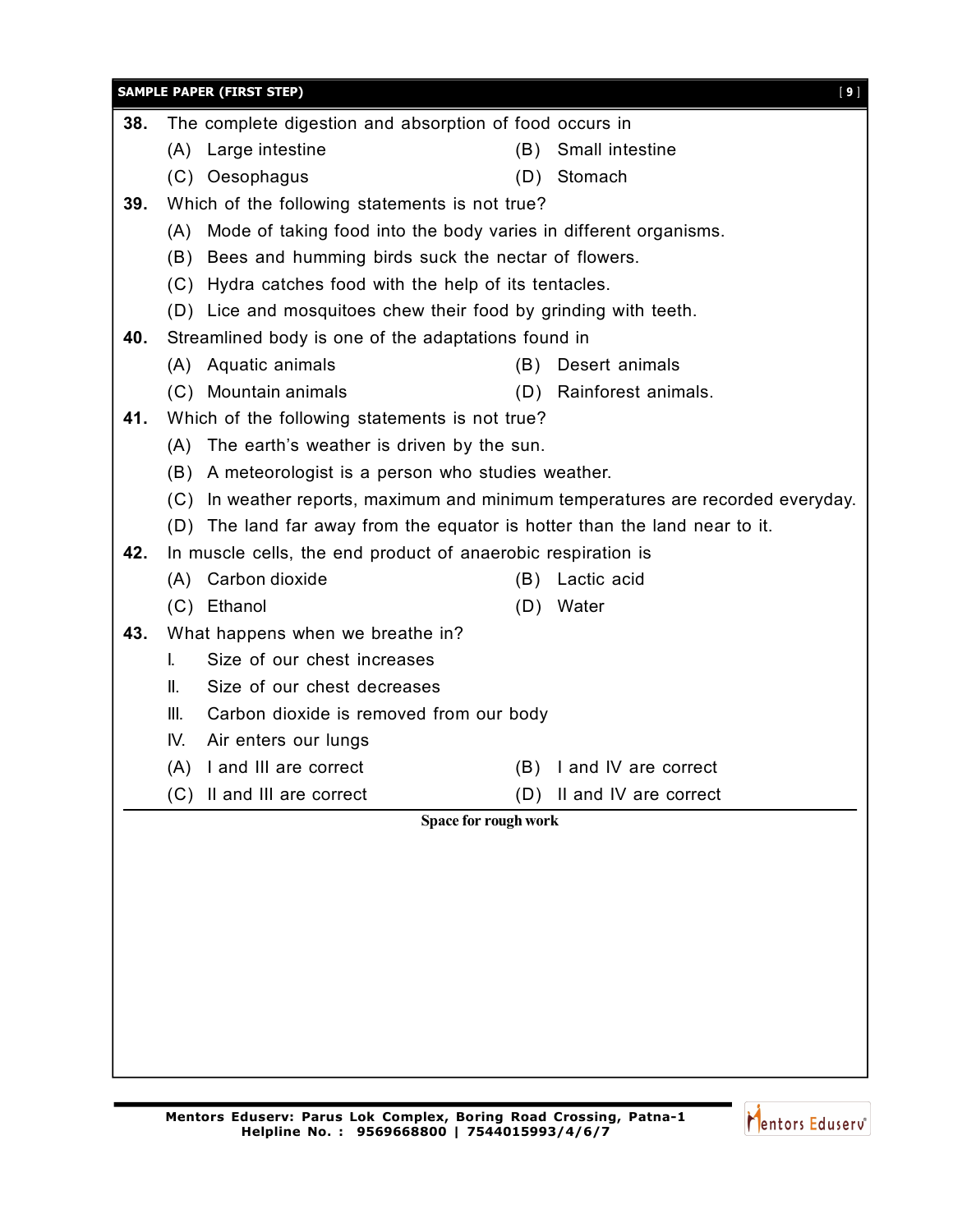| $[10]$ |                                                                                      | <b>SAMPLE PAPER (FIRST STEP)</b>          |  |  |  |  |  |
|--------|--------------------------------------------------------------------------------------|-------------------------------------------|--|--|--|--|--|
| 44.    | The thinnest blood vessels in the human body are                                     |                                           |  |  |  |  |  |
|        | (A) Arteries<br>(B) Veins                                                            | (D) Any of these<br>(C) Capillaries       |  |  |  |  |  |
| 45.    | Which of the following is an example of excretion?                                   |                                           |  |  |  |  |  |
|        | Removal of urine from the body<br>(A)                                                |                                           |  |  |  |  |  |
|        | (B) Release of saliva from the salivary glands                                       |                                           |  |  |  |  |  |
|        | (C) Release of Hcl from the stomach                                                  |                                           |  |  |  |  |  |
|        | (D) None of these                                                                    |                                           |  |  |  |  |  |
| 46.    | The given figure illustrates a stage during sexual reproduction in flowering plants. |                                           |  |  |  |  |  |
|        | Style<br>- Ovary                                                                     |                                           |  |  |  |  |  |
|        | What is structure X?                                                                 |                                           |  |  |  |  |  |
|        | (A) An ovule before pollination, but after fertilization.                            |                                           |  |  |  |  |  |
|        | (B) An ovule before fertilization, but after pollination.                            |                                           |  |  |  |  |  |
|        | (C) A pollen grain before pollination, but after fertilization.                      |                                           |  |  |  |  |  |
|        | (D) A pollen grain before fertilization, but after pollination.                      |                                           |  |  |  |  |  |
| 47.    | If forests are disturbed                                                             |                                           |  |  |  |  |  |
|        | Only human beings are affected<br>(A)                                                | Only animals are affected<br>(B)          |  |  |  |  |  |
|        | (C) Only plants are affected                                                         | (D)<br>All living organisms are affected. |  |  |  |  |  |
| 48.    | Which of the following is not fit for drinking?                                      |                                           |  |  |  |  |  |
|        | (A) Ground water<br>(B)                                                              | Mineral water                             |  |  |  |  |  |
|        | (C) Sea water                                                                        | (D) Water from well                       |  |  |  |  |  |
|        | <b>Space for rough work</b>                                                          |                                           |  |  |  |  |  |
|        |                                                                                      |                                           |  |  |  |  |  |
|        |                                                                                      |                                           |  |  |  |  |  |
|        |                                                                                      |                                           |  |  |  |  |  |
|        |                                                                                      |                                           |  |  |  |  |  |
|        |                                                                                      |                                           |  |  |  |  |  |
|        |                                                                                      |                                           |  |  |  |  |  |
|        |                                                                                      |                                           |  |  |  |  |  |
|        |                                                                                      |                                           |  |  |  |  |  |

Mentors Eduserv<sup>®</sup>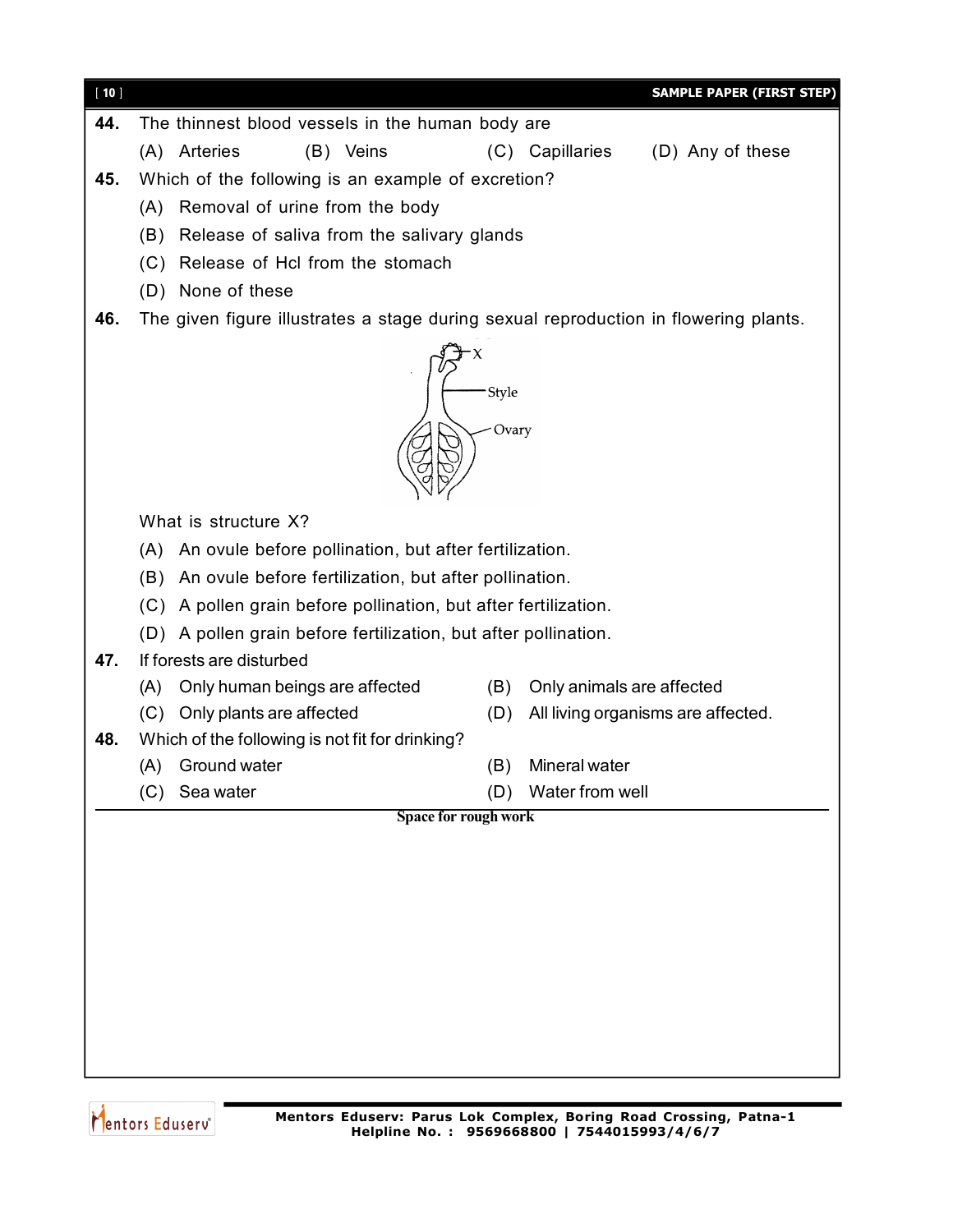|     | <b>SAMPLE PAPER (FIRST STEP)</b>                                      |            |                               |            | $[11]$ |
|-----|-----------------------------------------------------------------------|------------|-------------------------------|------------|--------|
|     |                                                                       |            | <b>PART-E: MENTAL ABILITY</b> |            |        |
|     | Find the missing number :                                             |            |                               |            |        |
| 49. | 3, 5, 7, 9, 11, 13, 15, 17, ?                                         |            |                               |            |        |
|     | $(A)$ 14                                                              | $(B)$ 19   | $(C)$ 15                      | $(D)$ 21   |        |
| 50. | 2, 3, 5, 7, 11, ?, 17                                                 |            |                               |            |        |
|     | $(A)$ 14                                                              | (B) 13     | $(C)$ 10                      | $(D)$ 12   |        |
| 51. | A, C, ?, G, I                                                         |            |                               |            |        |
|     | $(A)$ E                                                               | $(B)$ D    | (C) F                         | $(D)$ H    |        |
| 52. | V, T, R, ?, N, ?                                                      |            |                               |            |        |
|     | $(A)$ O, M                                                            | $(B)$ P, M | (C) L, P                      | $(D)$ P, L |        |
| 53. | $a_$ a_b_b_a_a_a_b                                                    |            |                               |            |        |
|     | $(A)$ babb                                                            | (B) abba   | (C) baba                      | $(D)$ aabb |        |
| 54. | $a$ $ cab$ $a$ $c$ $ b$ $ c$                                          |            |                               |            |        |
|     | bbac<br>(A)                                                           | (B) abab   | (C) abba                      | (D) acba   |        |
| 55. | 256<br>$\overline{2}$<br>128<br>4<br>$\tilde{?}$<br>8<br>$32\,$<br>16 |            |                               |            |        |
|     | 64<br>(A)                                                             | $(B)$ 36   | $(C)$ 34                      | $(D)$ 60   |        |
|     |                                                                       |            | Space for rough work          |            |        |
|     |                                                                       |            |                               |            |        |
|     |                                                                       |            |                               |            |        |
|     |                                                                       |            |                               |            |        |
|     |                                                                       |            |                               |            |        |
|     |                                                                       |            |                               |            |        |
|     |                                                                       |            |                               |            |        |
|     |                                                                       |            |                               |            |        |

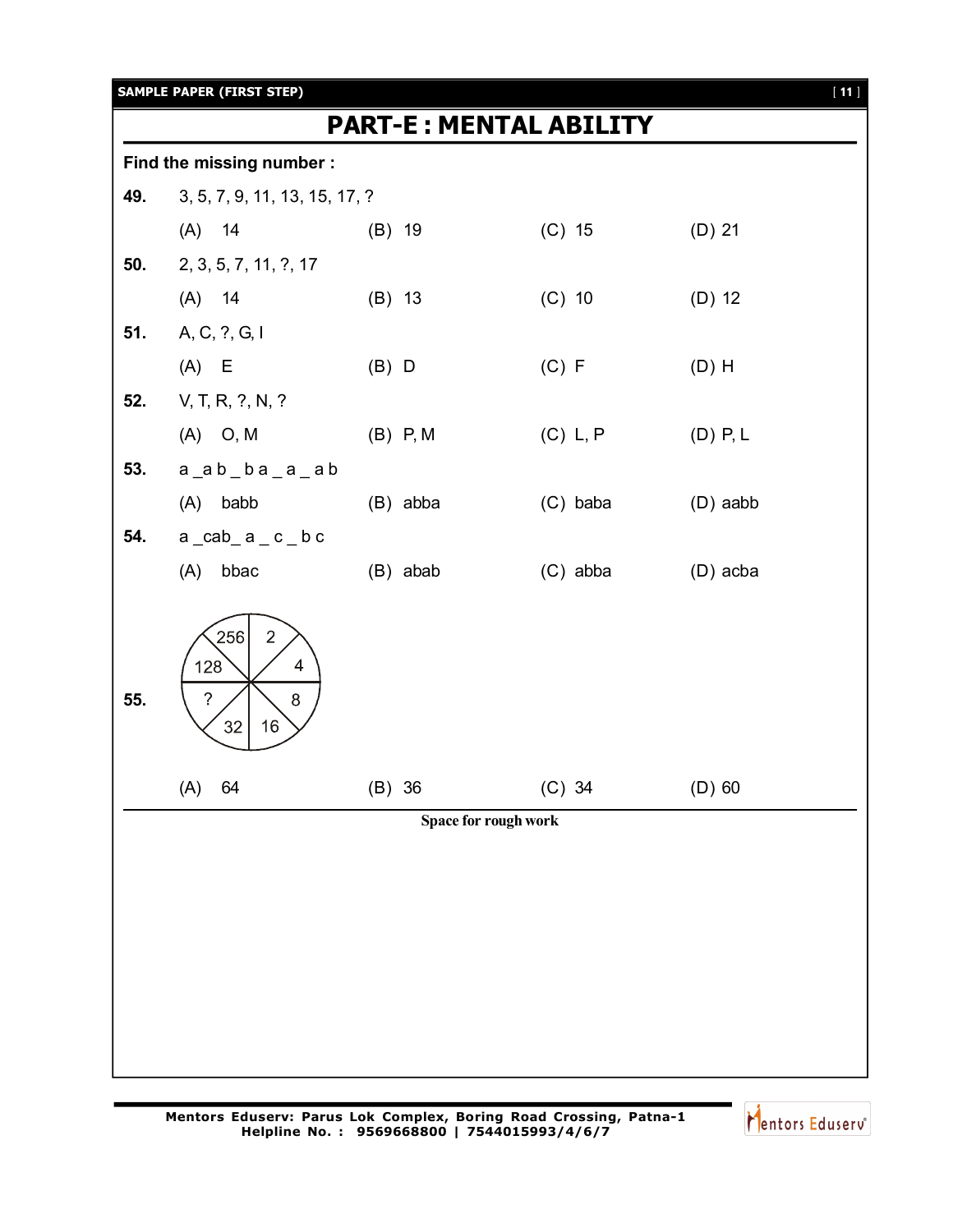| $[12]$ |                                                              |                                                                 |                             | <b>SAMPLE PAPER (FIRST STEP)</b>                                                                                                                                                                                                                                                                    |
|--------|--------------------------------------------------------------|-----------------------------------------------------------------|-----------------------------|-----------------------------------------------------------------------------------------------------------------------------------------------------------------------------------------------------------------------------------------------------------------------------------------------------|
| 56.    | 15<br>3<br>6<br>16<br>441<br>225<br>?<br>10<br>13<br>12<br>5 |                                                                 |                             |                                                                                                                                                                                                                                                                                                     |
|        | 125<br>(A)                                                   | $(B)$ 25                                                        | (C) 625                     | $(D)$ 156                                                                                                                                                                                                                                                                                           |
| 57.    |                                                              | What is the value of $(48 - 12) \div 4 + 6 \div 2 \times 3 = ?$ |                             |                                                                                                                                                                                                                                                                                                     |
|        | 10<br>(A)                                                    | (B) 0.6                                                         | $(C)$ 2                     | $(D)$ 18                                                                                                                                                                                                                                                                                            |
| 58.    |                                                              | What is the value of $116 + 92 \div 46 - 28 \div 7 = ?$         |                             |                                                                                                                                                                                                                                                                                                     |
|        | 120<br>(A)                                                   | $(B)$ 116                                                       | $(C)$ 112                   | $(D)$ 114                                                                                                                                                                                                                                                                                           |
| 59.    |                                                              | letter to the left of eighth letter from your right?            |                             | If the alphabet series is written in a reverse order, which of the following will be the seventh                                                                                                                                                                                                    |
|        | $(A)$ L                                                      | $(B)$ M                                                         | $(C)$ O                     | (D) P                                                                                                                                                                                                                                                                                               |
| 60.    |                                                              |                                                                 |                             | If the first four letters of the word 'ANTHROPOMORPHISM' are rewritten in the reverse order<br>followed by the next four rewritten in the reverse order followed by the next four letters in the<br>reverse order and so on, which letter will be twelfth from the left end in the rewritten order? |
|        | (A)<br>$\circ$                                               | $(B)$ H                                                         | $(C)$ M                     | (D) P                                                                                                                                                                                                                                                                                               |
|        |                                                              |                                                                 |                             |                                                                                                                                                                                                                                                                                                     |
|        |                                                              |                                                                 |                             |                                                                                                                                                                                                                                                                                                     |
|        |                                                              |                                                                 |                             |                                                                                                                                                                                                                                                                                                     |
|        |                                                              |                                                                 |                             |                                                                                                                                                                                                                                                                                                     |
|        |                                                              |                                                                 | <b>Space for rough work</b> |                                                                                                                                                                                                                                                                                                     |
|        |                                                              |                                                                 |                             |                                                                                                                                                                                                                                                                                                     |
|        |                                                              |                                                                 |                             |                                                                                                                                                                                                                                                                                                     |
|        |                                                              |                                                                 |                             |                                                                                                                                                                                                                                                                                                     |
|        |                                                              |                                                                 |                             |                                                                                                                                                                                                                                                                                                     |
|        |                                                              |                                                                 |                             |                                                                                                                                                                                                                                                                                                     |
|        |                                                              |                                                                 |                             |                                                                                                                                                                                                                                                                                                     |
|        |                                                              |                                                                 |                             |                                                                                                                                                                                                                                                                                                     |